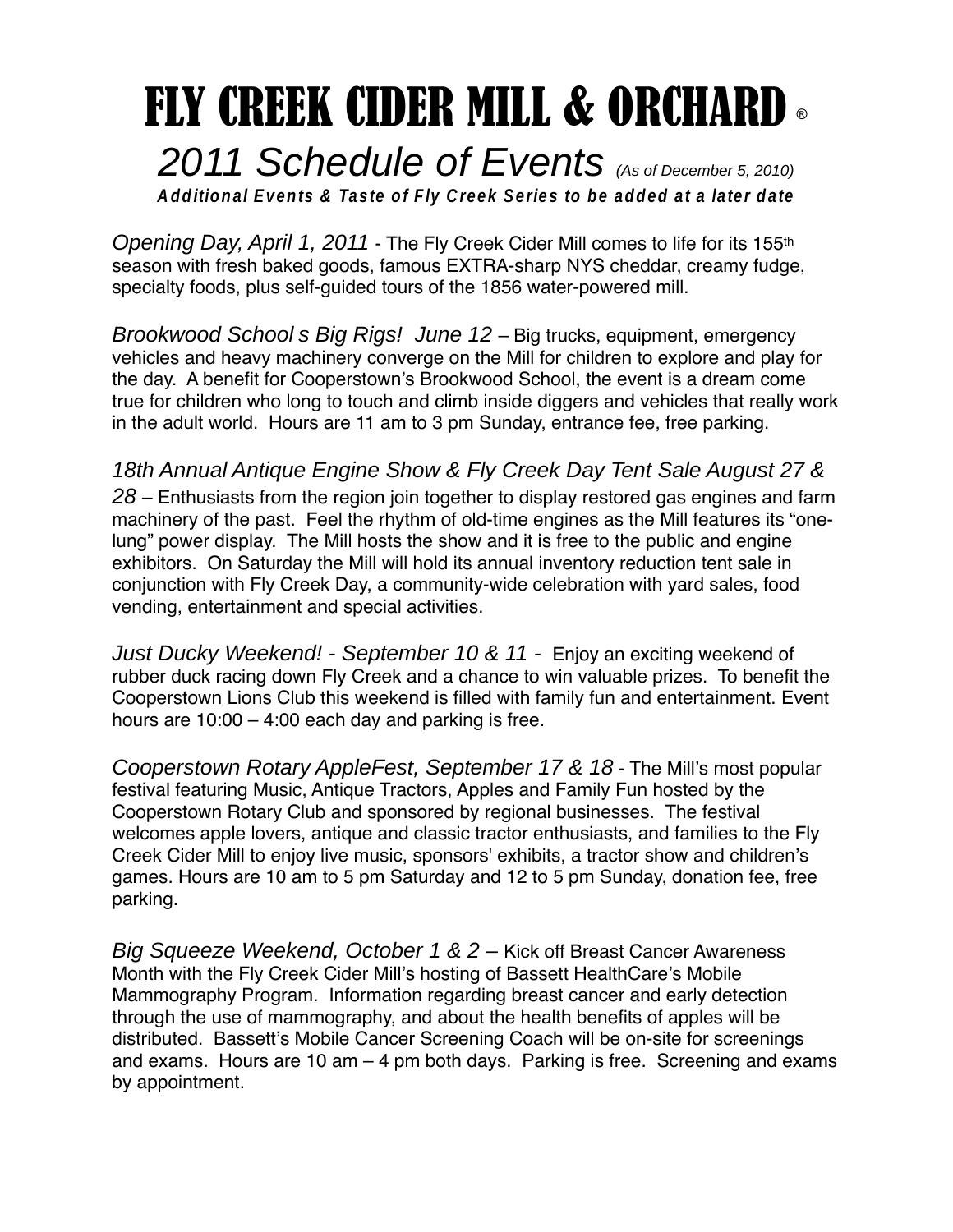Fly Creek Cider Festival October 8 & 9 - Enjoy cider, autumn's most flavorful beverage, at the peak of Upstate NY's spectacular fall foliage. Observe cider making operations throughout the day using the Mill's vintage equipment dating back to 1856. Sample our cider made without modern technology that provides a taste of NY's waterpowered past. Hours are 10 am – 4 pm both days. Parking is free.

Safe Kids Weekend, October 22 & 23 - Safe Kids of Otsego County will offer Halloween and pedestrian safety materials to assist in keeping kids safe during the popular Trick or Treat event. Reflective Halloween bags, along with reflective stickers will be distributed and are designed to help kids and adults avoid traffic dangers and to stay safe during the busy evening holiday. 10:00 until 4:00 Saturday and Sunday. Donation fee, parking is free.

Wassailing Weekend - November 12 & 13 - The Mill will offer demonstrations on how to make Wassail, the traditional holiday drink. Savory spices are blended with the Mill's famous sweet cider to make a hot beverage that is perfect for the holidays. View the Mill Store's holiday displays to find that perfect gift. Sampling hours are 10:00 – 4:00 both Saturday and Sunday.

Wassailing Weekend - November 19 & 20 - The Mill will offer demonstrations on how to make Wassail, the traditional holiday drink. Savory spices are blended with the Mill's famous sweet cider to make a hot beverage that is perfect for the holidays. View the Mill Store's holiday displays to find that perfect gift. Sampling hours are 10:00 – 4:00 both Saturday and Sunday.

Wassailing Weekend - November 26 & 27 - The Mill will offer demonstrations on how to make Wassail, the traditional holiday drink. Savory spices are blended with the Mill's famous sweet cider to make a hot beverage that is perfect for the holidays. View the Mill Store's holiday displays to find that perfect gift. Sampling hours are 10:00 – 4:00 both Saturday and Sunday.

Holiday Gift Basket Workshop December 3 & 4 - Create a memorable holiday gift basket from the Mill's wide array of Fly Creek Cider Mill products including fudge, preserves, sauces and salsas. Bring your own basket or box, or select one from the Mill's attractive inventory. Mill basketing experts will be on hand to assist you in creating a gift that is sure to please by adding just the right item for everyone on your list.  $10 - 2$ each day.

Wassailing Weekend - December 3 & 4 - The Mill will offer demonstrations on how to make Wassail, the traditional holiday drink. Savory spices are blended with the Mill's famous sweet cider to make a hot beverage that is perfect for the holidays. View the Mill Store's holiday displays to find that perfect gift. Sampling hours are 10:00 – 4:00 both Saturday and Sunday.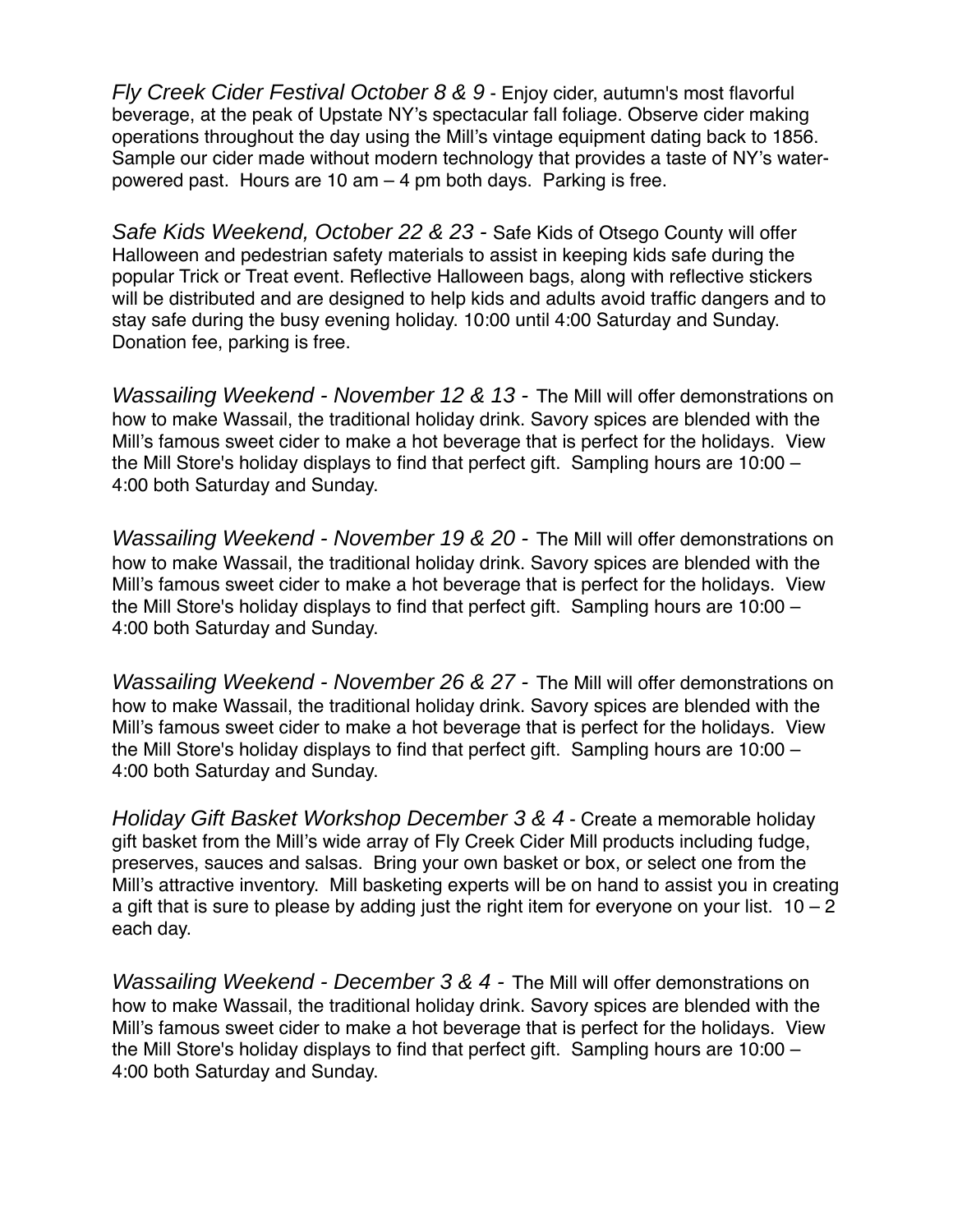Wassailing Weekend - December 10 & 11 - The Mill will offer demonstrations on how to make Wassail, the traditional holiday drink. Savory spices are blended with the Mill's famous sweet cider to make a hot beverage that is perfect for the holidays. View the Mill Store's holiday displays to find that perfect gift. Sampling hours are 10:00 – 4:00 both Saturday and Sunday.

Super Solstice Sale December 17 & 18 - The Mill ends its 155<sup>th</sup> season Sunday, December 18. Product discounts are available to last-minute shoppers as the Mill liquidates retired inventory.

Please check our website for updates! www.flycreekcidermill.com

## On-line store open year-round



Dates to be added after January 1, 2011

For more information or to become an event sponsor contact: